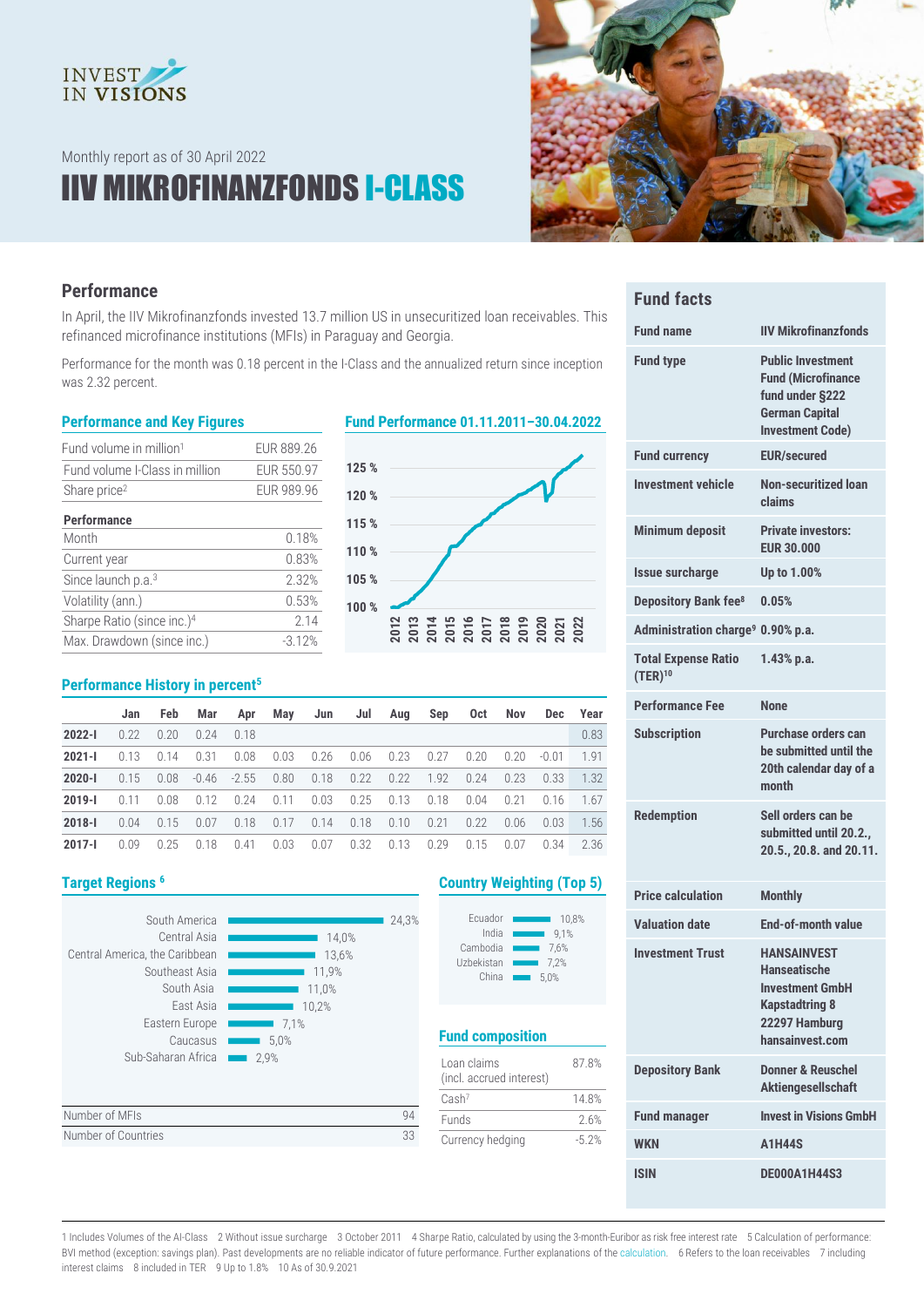### **Market Overview: Nigeria**

The Federal Republic of Nigeria is a federal state in West Africa. The capital of the country is Abuja. Nigeria borders the Atlantic Ocean and the countries of Cameroon, Chad, Niger and Benin. With a population of over 200 million, Nigeria is the most populous country in Africa and ranks sixth in the world in terms of population. This also explains the great cultural diversity with over 500 different languages spoken. The official language is English.

Nigeria is the largest economy in Africa. After the outbreak of the Corona pandemic and the drop in oil prices initially had a significant negative impact on the Nigerian economy in 2020, the International Monetary Fund even adjusted its growth forecast for 2021 from 1.5 percent of gross domestic product to a real increase of 2.7 percent. However, the growth is still not sufficient to enable a significant improvement in living conditions for the more than half of the population living in poverty. This is because despite stable economic growth and a gross domestic product per capita of USD 2,101, the latter is extremely unevenly distributed among the population. This has its origins in the corruption that still dominates the country: The political leadership has been enriching itself through corruption for decades, while the unemployment rate stood at 33 % (2020), according to the National Bureau of Statistics. In addition, most of the working population is employed in the informal sector.

Advans Nigeria is a leading microfinance bank with a national license from the Central Bank of Nigeria (CBN). Since its establishment in February 2013, it has built a strong client base. As a member of the Advans Group, an international group of financial institutions, Advans provides customized financial services to micro, small and medium enterprises and individuals. Anna Olaiya operates a fabric store in Nigeria and was able to rebuild her store after the lockdown caused by the Corona pandemic with a second loan from Advans. Both the second loan and the reduction in monthly repayment installments helped Anna Olaiya meet the needs of her customers and continue to grow her business.

Anna Olaiya, Albania<sup>12</sup>

#### **General information**

| <b>Fund domicile</b>                                                 | <b>HANSAINVEST</b><br><b>Hanseatische</b><br><b>Investment GmbH</b>                                             |
|----------------------------------------------------------------------|-----------------------------------------------------------------------------------------------------------------|
| <b>Accounting</b><br><b>Guidelines</b>                               | <b>German Fund</b><br><b>Accounting Regulation</b>                                                              |
| <b>Fiscal Year</b>                                                   | October 1 <sup>st</sup> until<br>September 30th<br>(First fiscal year:<br>Start: 10/10/2011<br>End: 30/09/2012) |
| <b>Regulatory Authority</b>                                          | <b>Bundesanstalt für</b><br><b>Finanzdienstleistungs-</b><br>aufsicht (BaFin)                                   |
| <b>Financial Auditors</b>                                            | KPMG AG,<br>Tersteegenstr. 19-31,<br>40474 Düsseldorf<br><b>Germany</b>                                         |
| Memberships and supported standards of the fund manager<br>В/        | <b>IMPACT</b><br><b>INVESTING</b>                                                                               |
|                                                                      | ökofinanz-21 e.V.<br>Netzwerk für nachhaltige<br>Vermögensberatung <sup>®</sup>                                 |
| Signatory of:<br>Principles for<br>.:PI<br>Responsible<br>Investment | <b>Operating Principles for</b><br><b>Impact Management</b>                                                     |
|                                                                      | trans<br>parent                                                                                                 |

#### **Sector Shares<sup>11</sup>**

| Services and trade | 40% |
|--------------------|-----|
| Agriculture        | 21% |
| Manufacturing      | 12% |
| Others             |     |

#### **Risk Management of the Fund Chances**

The risk management of the fund ensures a thorough and comprehensive monitoring of the general and specific risks. Our credit risk management is based on a holistic risk approach. Besides MFI- and country-specific risks, regulatory and macroeconomic aspects are considered. Currency risks are to a large extend hedged. To diversify the risks, the investments are subject to certain restrictions:

- Maximum investment per MFI: 10% of the total assets of the IIV Mikrofinanzfonds
- Maximum country weighting: 15% of the total assets of the IIV Mikrofinanzfonds per country
- Selection Criteria: Size of total assets, equity base, loan portfolio quality, profitability and social return

#### **Investment Strategy**

The fund invests in loans given to MFIs in emerging and developing countries. The MFIs serve as intermediaries between the IIV Mikrofinanzfonds and the final borrowers. Accordingly, the institutions must be selected conscientiously. The selection process includes a detailed country, financial and sector analysis as well as an on-site review of the MFI. In addition to financial ratios, credit, default and currency risks, comprehensive sustainability criteria are also assessed. Only those MFIs are supported that also meet our criteria regarding ethical and social aspects.

The investments are intended to support the achievement of the following objectives:



11 As of 31.12.2021. There are two different ways of calculating the share of the respective gender among borrowers: The head count (absolute share) or the share of funds benefiting women and men, respectively (portfolio share). While the absolute share is 80%, the portfolio share is 50%. In principle, we consider both metrics to be equally important. 12 Source: Fondi BESA Sh  $\Delta$ 

#### **Social Indicators<sup>11</sup>**

| Services and trade | 40% | Number of microentrepreneurs | 595.587   |
|--------------------|-----|------------------------------|-----------|
| Agriculture        | 21% | Of which Women               | 80%       |
| Manufacturing      | 12% | Of which Men                 | 20%       |
| Others             | 27% | Average loan amount          | USD 1.151 |

- Low correlation with other
- asset classes — Low volatility
- 
- Portfolio diversification
- Social return

#### **Risks**

- Country risks
- Credit and interest rate risks
- Limited liquidity
- Currency risks